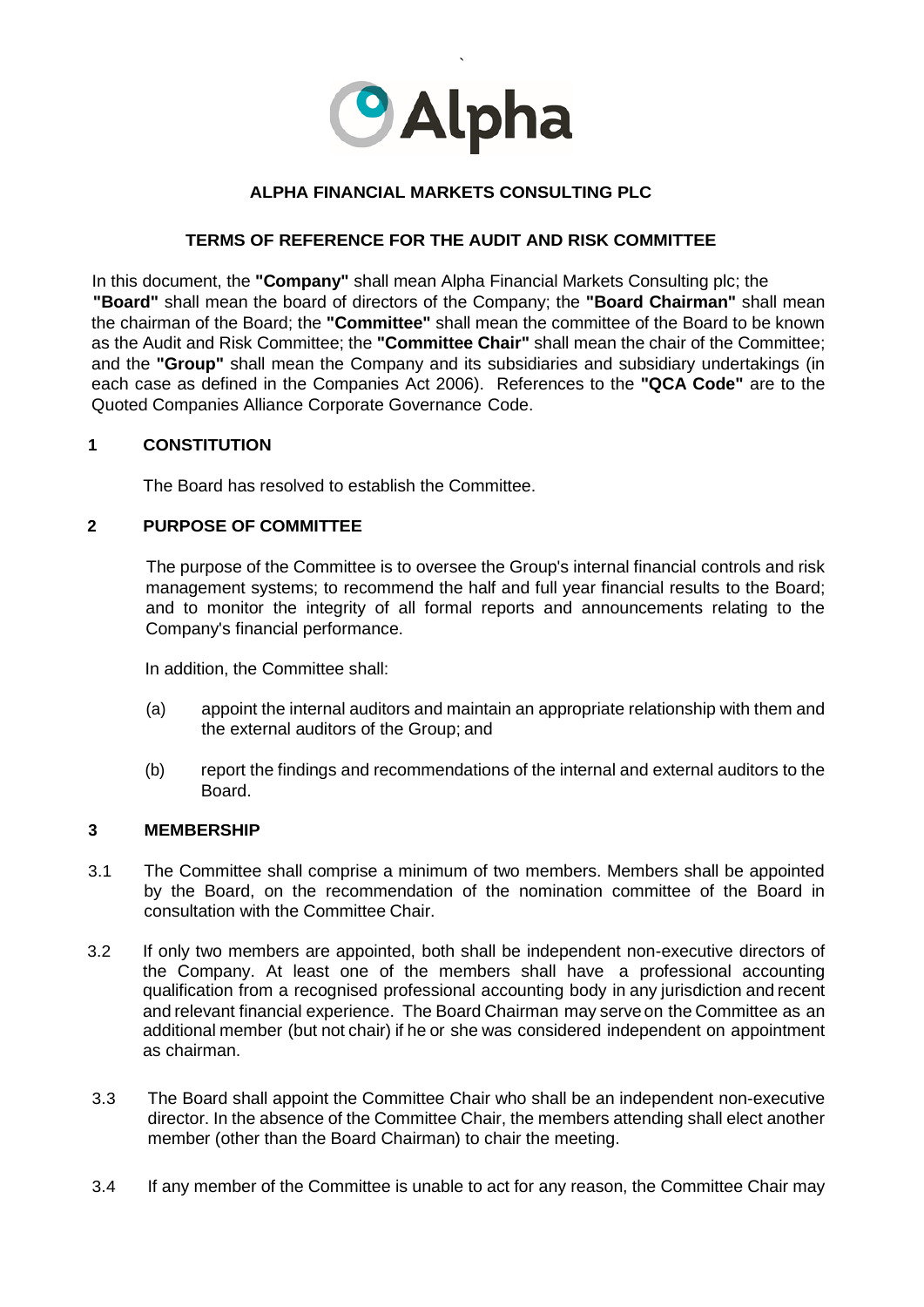appoint any other independent non-executive director of the Company to act as his or her alternate.

3.5 Unless determined otherwise by the Board, appointments to the Committee shall be for a period of up to three years, which may be extended for two further three-year periods, provided the director continues to meet the criteria formembership.

`

## **4 SECRETARY**

The Company's secretary or his or her nominee shall act as the secretary of the Committee and will ensure that the Committee receives information and papers in a timely manner to enable full and proper consideration to be given to issues.

# **5 ATTENDANCE AT MEETINGS**

- 5.1 A quorum shall be two members, one of whom shall have recent and relevant financial experience. No meeting may be convened unless all members have received notice of the meeting. Unless it is impracticable, meetings should be arranged so that all members and the secretary can attend.
- 5.2 A duly convened meeting at which a quorum is present shall be competent to exercise all or any of the authorities, powers and discretions vested in or exercisable by the Committee.
- 5.3 Only members have the right to attend meetings. However, other individuals such as the Board Chairman, chief executive, chief financial officer, other directors and representatives from the finance function of the Group may be invited to attend all or part of any meeting as and when appropriate and necessary.
- 5.4 The external auditor shall be invited to attend meetings of the Committee on a regular basis. At least once in each year, the Committee shall meet with the external auditor without the presence of any executive director or employee to discuss the auditor's remit and any issues arising from the audit.

### **6 MEETINGS BY TELEPHONE OR OTHER ELECTRONIC MEANS**

- 6.1 A meeting of the Committee may consist of a conference between members some or all of whom are in different places, provided that each member may participate in the business of the meeting whether directly, by telephone or by any other electronic means which enables him or her:
	- (a) to hear each of the other participating members addressing themeeting; and . . '
	- (b) if he or she so wishes, to address all of the other participating members simultaneously.
- 6.2 A quorum is deemed to be present if at least the number of members required to form a quorum may participate in the manner specified in paragraph 6.1 in the business of the meeting.
- 6.3 A meeting held in the manner specified in paragraph 6.1 is deemed to take place at the place where the largest group of participating members is assembled or, if no such group is readily identifiable, at the place from where the chair of the meeting participates.

# **7 FREQUENCY AND NOTICE OF MEETINGS**

7.1 The Committee shall meet at least three times a year at appropriate times in the financial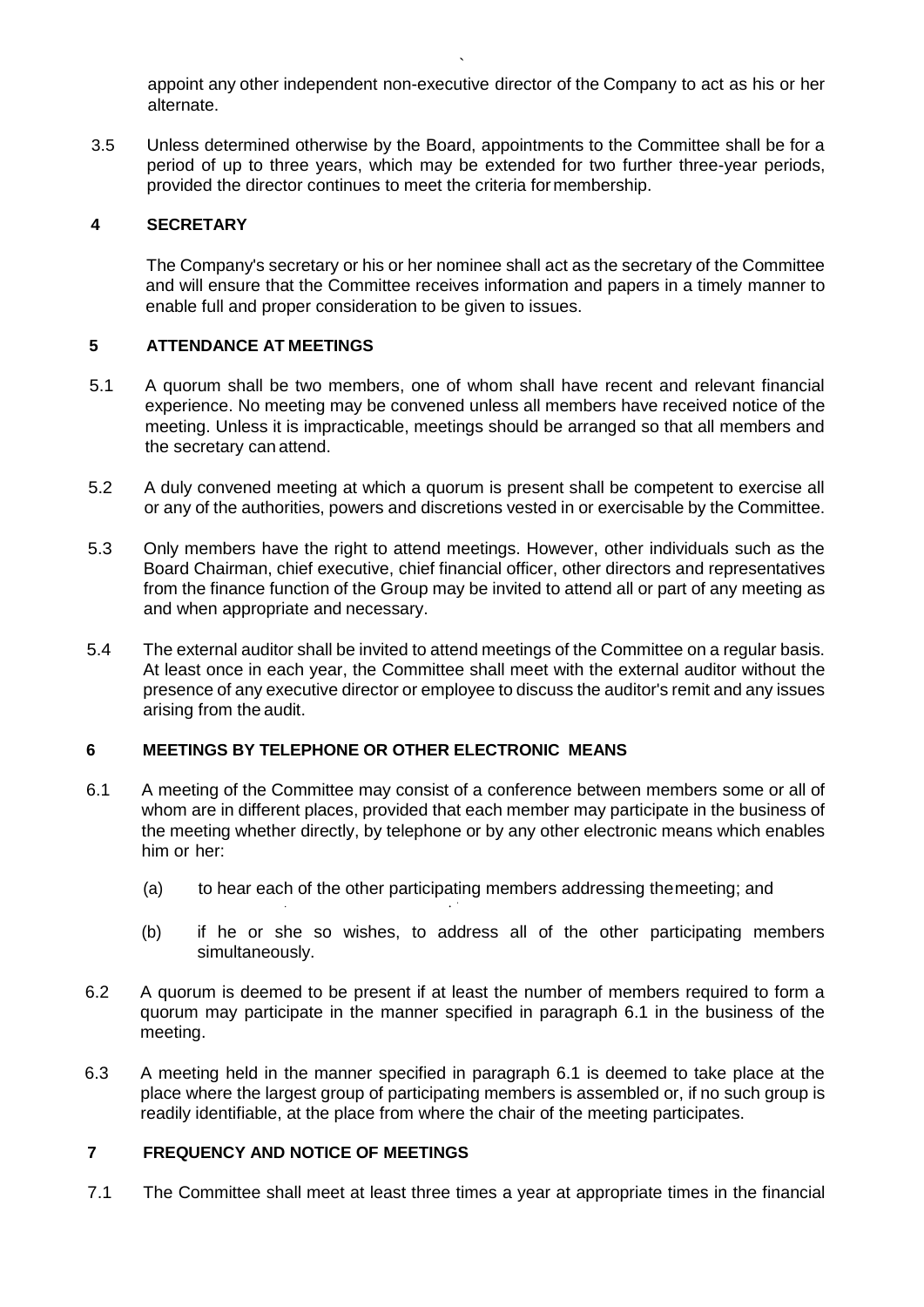reporting and audit cycle and otherwise as required.

7.2 Outside of the formal meeting programme, the Committee chair will maintain a dialogue with key individuals involved in the Company's governance, including the Board Chairman, the chief executive, the finance director, the external audit lead partner and the head of internal audit or independent internal audit firm representative.

`

- 7.3 Meetings shall be called by the secretary of the Committee at the request of any of its members or at the request of the external audit lead partner or head of internal audit if they consider it necessary.
- 7.4 Unless otherwise agreed by all members, notice of each meeting confirming the venue, time and date together with an agenda of items to be discussed, shall be forwarded to each member, any other person required to attend and all other directors of the Company, no later than five working days before the date of the meeting (or such shorter period of time the members may otherwise agree). Supporting papers shall be sent to members and to other attendees as appropriate, at the same time.

### **8 MINUTES OF MEETINGS**

- 8.1 The secretary shall minute the proceedings and decisions of all meetings, including recording the names of those present and in attendance.
- 8.2 Draft minutes shall be circulated promptly to all members. Once approved, minutes shall be circulated to all other members of the Board unless it would be inappropriate to do so in the opinion of the Committee Chair.

### **9 ROLES AND RESPONSIBILITIES**

The Committee shall carry out the duties detailed in this paragraph 9 for the Company and/or the Group, as appropriate.

### **9.1 Financial Reporting**

- (a) The Committee shall monitor the integrity of the financial statements of the Company, including its annual and half-yearly reports, trading statements and any other formal announcements relating to its financial· performance, reviewing significant financial reporting issues and judgements which they contain having regard to the matters communicated to it by the auditor, before submission to the Board.
- (b) The Committee shall review and challenge where necessary:
	- (i) the consistency of, and any changes to, accounting policies both on a year on year basis and across the Company/Group;
	- (ii) the methods used to account for significant or unusual transactions where different approaches are possible;
	- (iii) whether the Company has followed appropriate accounting standards and made appropriate estimates and judgements, taking into account the views of the external auditor;
	- (iv) the clarity and completeness of disclosure in the Company's financial reports and the context in which statements are made;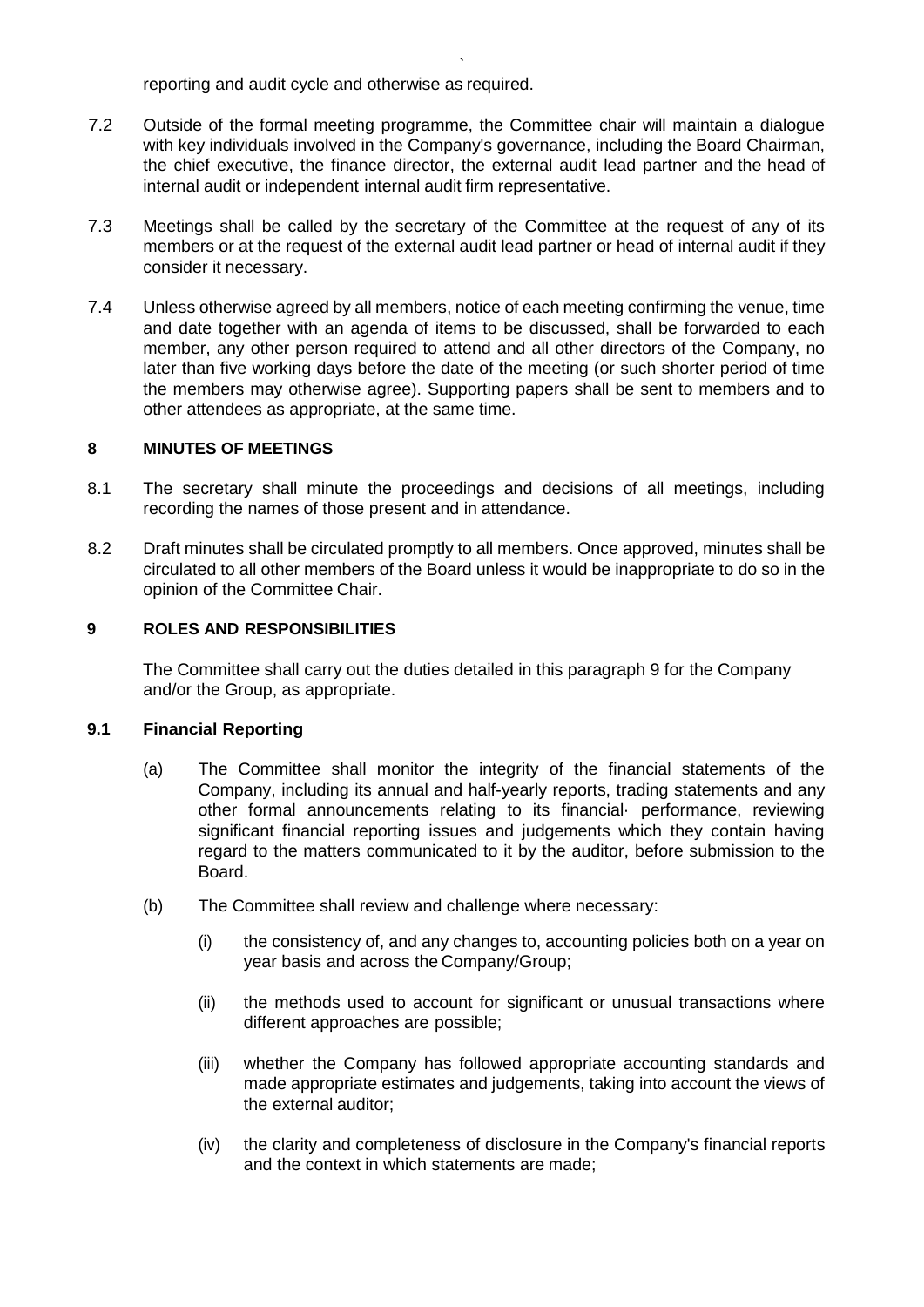- (v) all material information presented with the financial statements, such as the business review/operating and financial review and the corporate governance statements (insofar as it relates to the audit and risk management); and
- (vi) the going concern assumption and viability statement and their periods of assessment.
- (b) Where the Committee is not satisfied with any aspect of the proposed financial reporting by the Company, it shall report its views to the Board.

### **9.2 Internal Controls and Risk Management Systems**

The Committee shall annually:

- (a) review the adequacy and effectiveness of the Company's internal financial controls and internal control and risk management systems, including the appropriateness and effectiveness of the risk management framework;
- (b) review and approve the statements to be included in the annual report concerning internal controls and risk management;
- (c) review the overall process of assessing business risks and managing the impact on the Group; and
- (d) review the overall approach to setting risk appetite, tolerance levels, risk exposure and any changes to the risk management framework.

### **9.3 Compliance, Whistleblowing and Fraud**

The Committee shall annually:

- (a) review the Company's arrangements for its employees and contractors to raise concerns, in confidence, about possible wrongdoing in financial reporting or other matters. The Committee shall ensure that these arrangements allow proportionate and independent investigation of such matters and appropriate follow up action is taken (including commissioning additional resource to investigate any instances of fraud if necessary);
- (b) review the Company's procedures for detecting fraud;
- (c) review the Company's systems and controls for the prevention of bribery and receive reports on non-compliance;
- (d) review regular reports from the Money Laundering Reporting Officer and the adequacy and effectiveness of the Company's anti-money laundering systems and controls; and
- (e) review regular reports from the Compliance Officer and keep under review the adequacy and effectiveness of the Company's compliance function.

### **9.4 Internal Audit**

The Committee shall consider annually whether the Company's size and activities are such that an internal audit function should be established and, if so, determine its remit and make a recommendation to the Board and amend these terms of reference to

`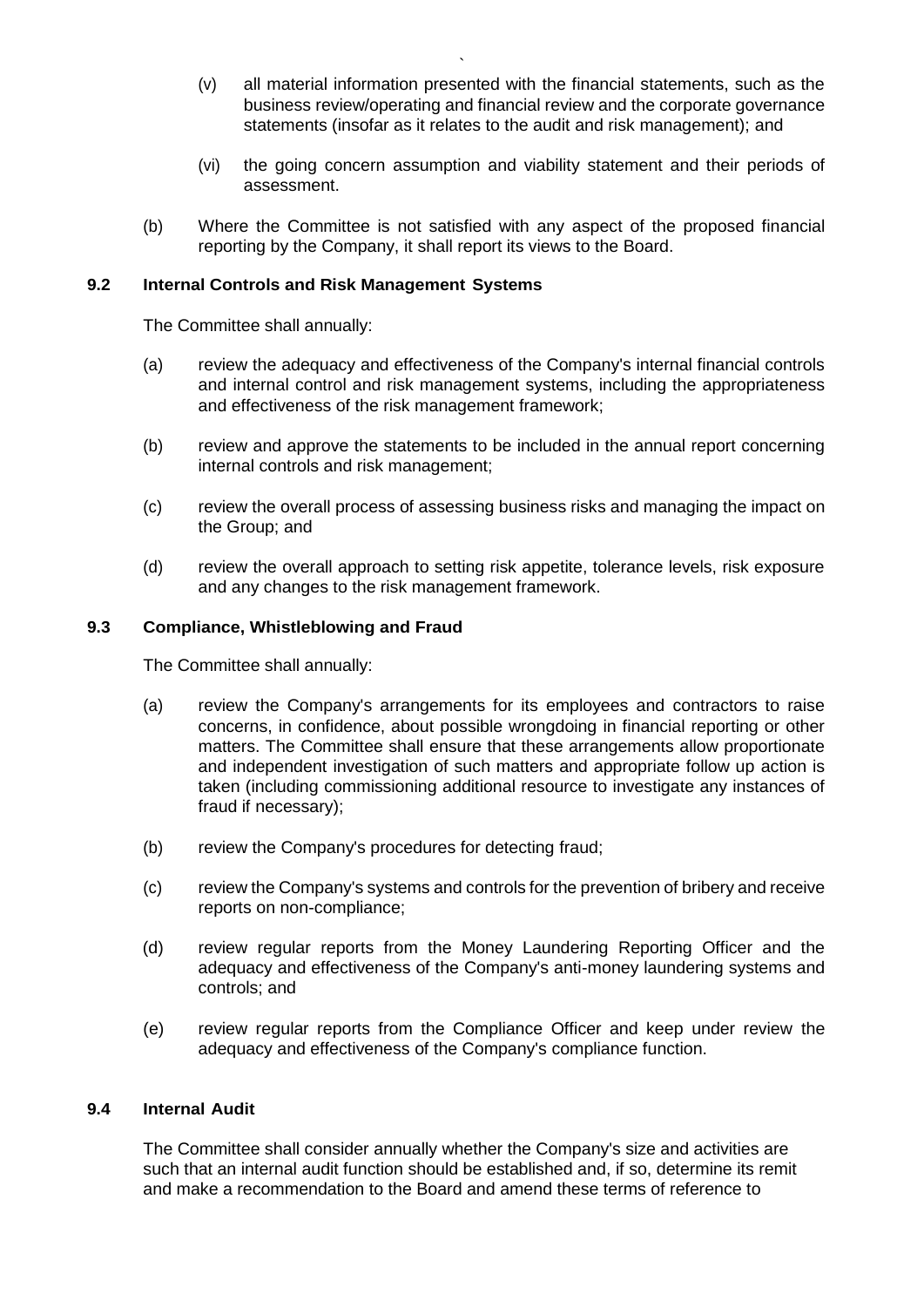account for the internal audit function.

### **9.5 External Audit**

The Committee shall:

(a) consider and make recommendations to the Board, to be put to shareholders for approval at the annual general meeting, in relation to the appointment, reappointment and removal of the Company's external auditor. The Committee shall oversee the selection process for a new auditor and if an auditor resigns the Committee shall investigate the issues leading to this and decide whether any action is required;

`

- (b) agree the timing of putting the external audit services contract out to tender (taking account of best practice of putting the external audit services contract out to tender at least every ten years) to enable the Committee to compare the quality and effectiveness of the services provided by the incumbent auditor with those of other audit firms; and in respect of such tender oversee the selection process and ensure that all tendering firms have such access as is necessary to information and individuals during the duration of the tendering process;
- (c) oversee the relationship with the external auditor including (but not limited to):
	- (i) recommendations on their remuneration, whether fees for audit and non-audit services, and that the level of fees is appropriate to enable an effective and high quality audit to be conducted:
	- (ii) approval of their terms of engagement, including any engagement letter issued at the start of each audit and the scope of the audit;
	- (iii) assessing annually their independence and objectivity taking into account relevant professional and regulatory requirements and the relationship with the auditor as a whole, including the provision of any non-audit services;
	- (iv) satisfying itself that there are no relationships (such as family, employment, investment, financial or business) between the auditor and the Company (other than in the ordinary course of business);
	- (v) agreeing with the Board a policy on the employment of former employees of the Company's auditor, then monitoring the implementation of this policy;
	- (vi) monitoring the auditor's compliance with relevant ethical and professional guidance on the rotation of audit partner, the level of fees paid by the Company compared to the overall fee income from the firm, office and partner and other related requirements;
	- (vii) assessing annually the qualifications, expertise and resources of the auditor and the effectiveness of the audit process, which shall include a report from the external auditor on their own internal quality procedures;
	- (viii) seeking to ensure co-ordination with the activities of the internal audit function; and
	- (ix) evaluating the risks to the quality and effectiveness of the financial reporting process and consideration of the need to include the risk of the withdrawal of their auditor from the market in that evaluation.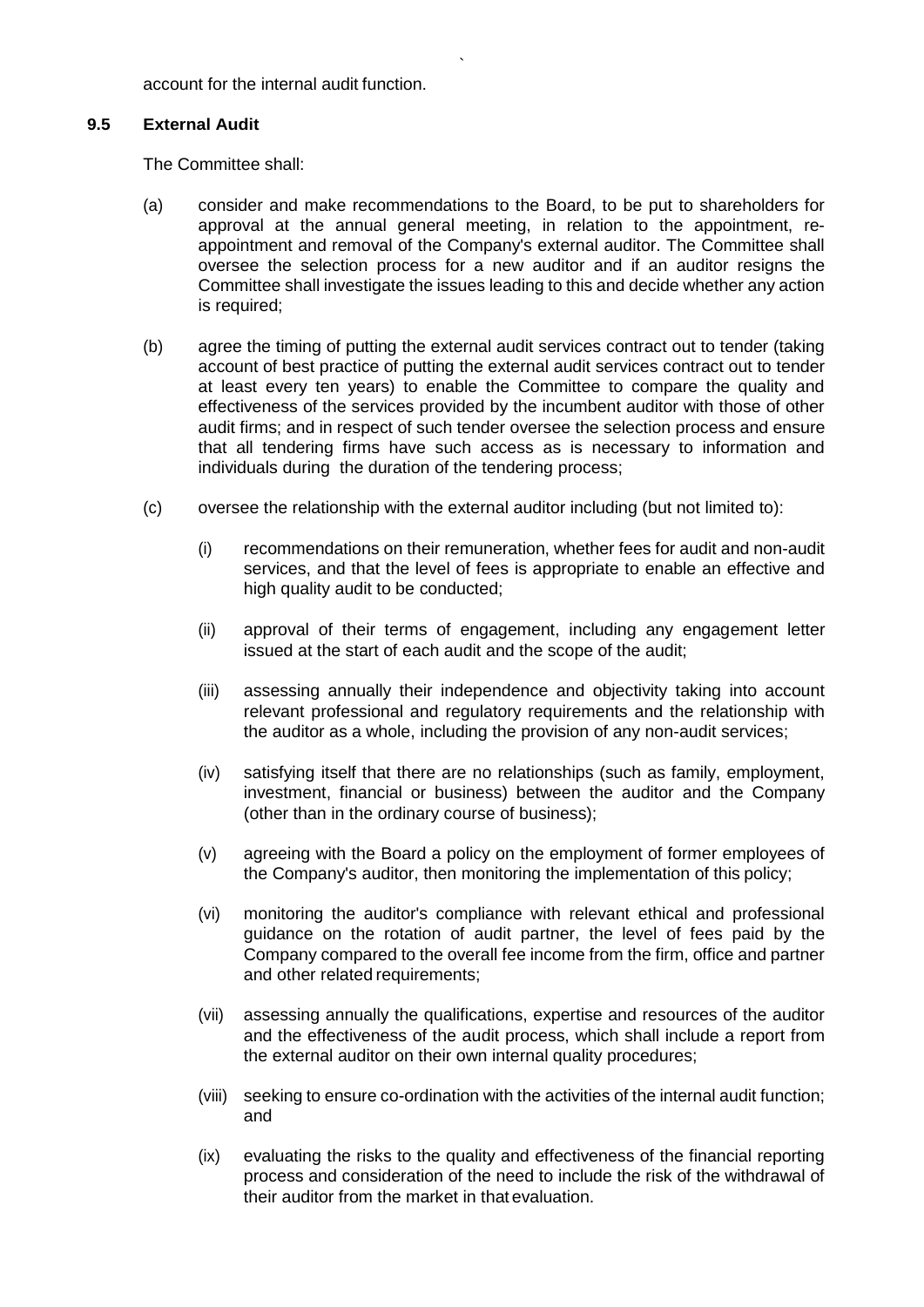- (d) meet regularly with the external auditor, including once at the planning stage before the audit and once after the audit at the reporting stage. The Committee shall meet the external auditor at least once a year, without management being present, to discuss the auditor's remit and any issues arising from the audit;
- (e) review and approve the annual audit plan and ensure that it is consistent with the scope of the audit engagement having regard to the seniority, expertise and experience of the audit team;
- (f) review the findings of the audit with the external auditor. This shall include but is not limited to thefollowing:
	- (i) a discussion of any major issues which arose during the audit;
	- (ii) any accounting and audit judgements;
	- (iii) levels of errors identified during the audit process; and
	- (iv) the effectiveness of the audit process.
- (g) review any representation letter(s) requested by the external auditor before they are signed bymanagement;
- (h) review the management letter and management's response to the auditor's findings and recommendations; and
- (i) develop and implement a policy on the supply of non-audit services by the external auditor to avoid any threat to auditor objectivity and independence, taking into account any relevant ethical guidance on the matter.

### **10 REPORTING RESPONSIBILITIES**

- 10.1 The Committee Chair shall report formally to the Board on its proceedings after each meeting on all matters within its duties and responsibilities and shall also formally report to the Board on how it has discharged its responsibilities. This report shall include:
	- (a) the significant issues that it considered in relation to the financial statements (required under paragraph 9.1(a)) and how these were addressed;
	- (b) its assessment of the effectiveness of the external audit process (required under paragraph 9.S(c)(vii)) and its recommendation on the appointment or reappointment of the external auditor; and
	- (c) any other issues on which the Board has requested the Committee's opinion.
	- 10.2 The Committee shall make whatever recommendations to the Board it deems appropriate on any area within its remit where action or improvement is needed.
	- 10.3 The Committee shall compile a report on its activities to be included in the Company's annual report. The report should include an explanation of how the Committee has addressed the effectiveness of the external audit process; the approach taken to the appointment or reappointment of the external auditor, and information on the length of tenure of the current audit firm and when a tender was last conducted; if the external auditor provides non-audit services, an explanation of how the auditors objectivity and